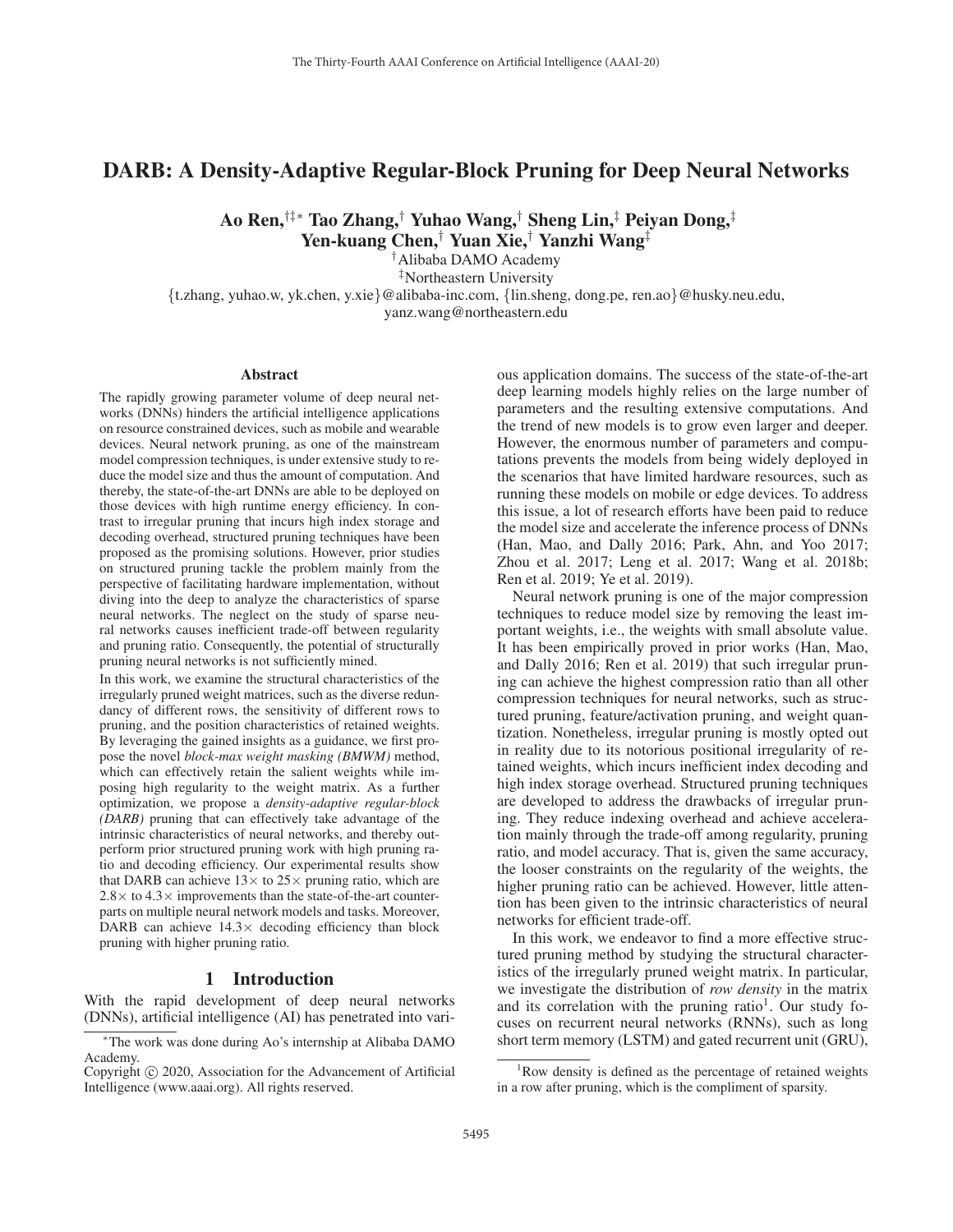

Figure 1: Neural network pruning.

and the fully-connected layers of convolutional neural networks (CNNs). Our study reveals that: (i) maintaining the variety of row density helps sustain model accuracy; (ii) the dense rows are more sensitive than the sparse rows to further pruning; (iii) when dividing all rows into equally sized blocks and selecting in each block one weight with the largest magnitude, these locally salient weights have similar salience to the weights globally selected over the whole weight matrix. Based on the gained insights, we innovatively propose a *block-max weight masking (BMWM)* method and a *density-adaptive regular-block (DARB)* pruning method that can achieve high pruning ratio, low index storing cost, efficient index decoding, and sustained accuracy, *simultaneously*. Our experimental results show that the proposed DARB significantly outperforms the state-of-the-art counterparts by up to  $4.3 \times$  higher pruning ratio on various neural network models and tasks. Moreover, DARB can beat block pruning by  $14.3 \times$  higher index decoding efficiency and meanwhile achieve higher pruning ratio.

In summary, the main contributions of this work are:

- We analyze the irregularly pruned weight matrices and figure out that each row intrinsically has different density and denser rows are more sensitive to further pruning, which requires attention to be paid when developing pruning algorithms.
- We study the positional characteristic of weights, and propose the block-max weight masking (BMWM) method that is more effective in retaining the salient weights than prior structured pruning methods.
- We propose the density-adaptive regular-block (DARB) pruning to achieve high regularity, high pruning ratio, and sustained accuracy, simultaneously.

### 2 Background and Related Work

Neural networks are becoming larger and deeper to achieve the state-of-the-art performance in many domains, such as (Krizhevsky, Sutskever, and Hinton 2012a; Simonyan and Zisserman 2014; He et al. 2016; Szegedy et al. 2017) in computer vision (CV) and (Vaswani et al. 2017; Devlin et al. 2018; Yang et al. 2019; Simonyan and Zisserman 2014) in natural language processing (NLP). Nonetheless, the large number of parameters and the resulting computations impede the deployment of the models on devices that have limited on-chip resources. Consequently, neural network compression techniques have gained increasing attraction in both industry and academia. There are two major compression techniques, *pruning* and *quantization*, where the former is mainly intended to reduce the redundancy existing in the number of weights (Han, Mao, and Dally 2016; Frankle and



Figure 2: Index encoding and decoding process.

Carbin 2019; Ren et al. 2019) while the latter is to reduce the redundancy in the representation precision of each single weight (Leng et al. 2017; Park, Ahn, and Yoo 2017; Zhou et al. 2017). These two techniques are orthogonal to each other and often combined to achieve the best compression ratio. This work only concentrates on the pruning technique, which solely can achieve higher compression ratio.

Irregular Pruning and Index Decoding As illustrated in Figure 1, pruning refers to removing the connections between the neurons of two adjacent layers, which results in a sparse weight matrix. Since the removed weights do not need to be stored and involved in computation, pruning is able to reduce storage and computation overhead, which is critical for resource constrained devices.

Irregular pruning is the most straightforward pruning technique. The idea behind is that the important weights have larger magnitude (i.e., absolute value), so keeping only the top-K weights in magnitude should have little impact on accuracy. Although it can achieve impressive high pruning ratio (Han, Mao, and Dally 2016; Frankle and Carbin 2019; Ren et al. 2019), the positions of the pruned weights are rather random, and consequently, a large number of indices are required to record the positions of the retained weights. To save the index storage, the relative compressed sparse row (CSR) format (Han, Mao, and Dally 2016) is usually adopted, which encodes each index by the relative distance (i.e., the number of zeros) between two adjacent non-zero weights. Besides, a decoding process is needed to select the corresponding activations for the retained weights. Figure 2 illustrates the encoding and decoding process. The main drawback of irregular pruning is that decoding one index requires a search over the whole activation vector, and thus it brings little acceleration and even speed degradation.

Structured Pruning and Related Work Structured pruning techniques are proposed to address the drawbacks of irregular pruning, and they can be categorized into two types.

The first type of structured pruning techniques requires no index or decoding, such as matrix factorization-based methods (Thakker et al. 2019; Sainath et al. 2013; Kim, Khan, and Kyung 2019), block-circulant algorithm (Wang et al. 2018a), and PermDNN (Deng et al. 2018). The low-rank matrix factorization proposed in (Sainath et al. 2013) factorizes the original high-rank weight matrix into low-rank sub-matrices and thereby achieves 30%-50% parameter reduction. (Thakker et al. 2019) proposes to use Kronecker Product to decompose the high-rank matrix. However, this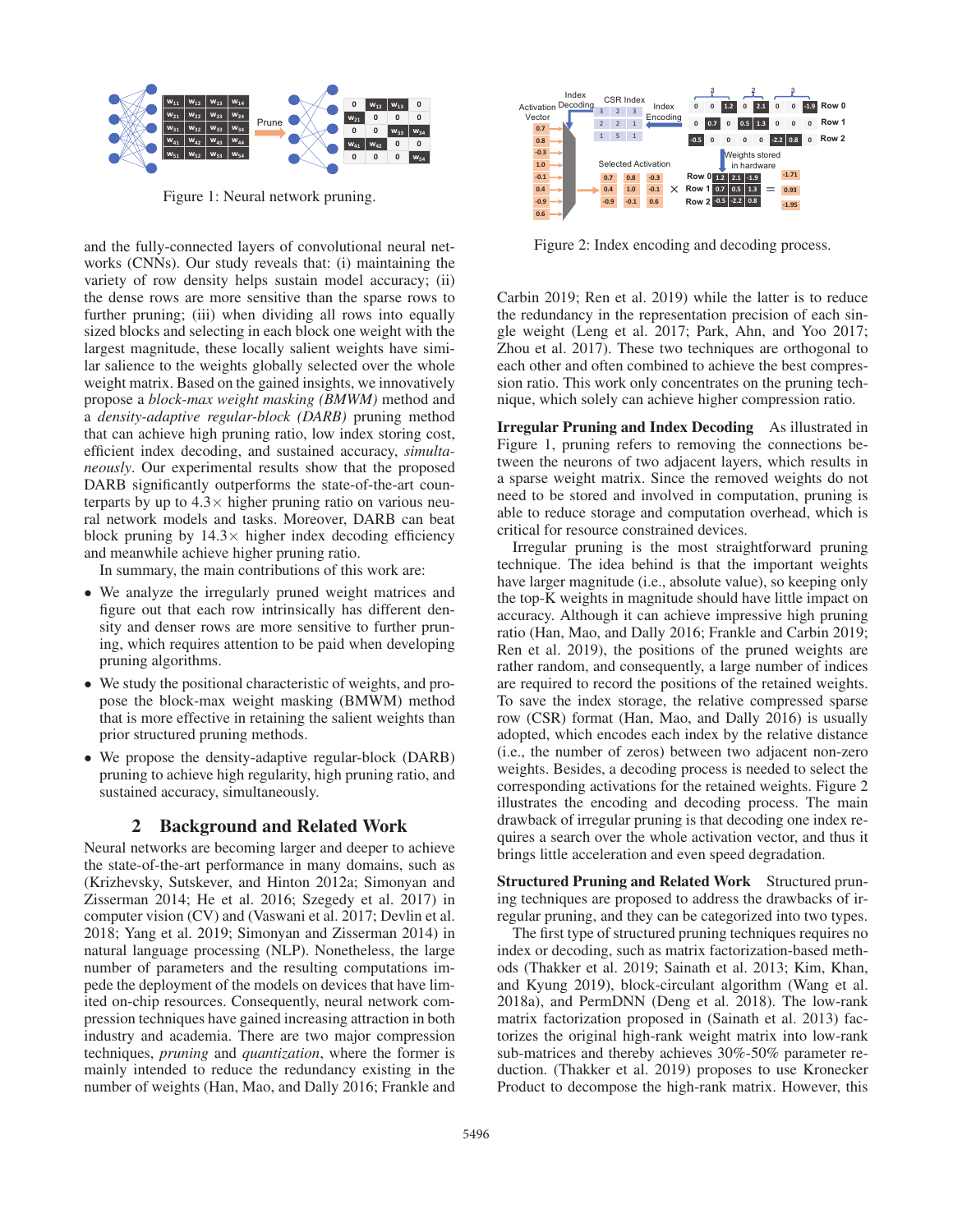

Figure 3: Row density distribution of the four weight components of a medium LSTM with 90% sparsity: (a) embedding layer, (b) input weight matrices, (c) hidden weight matrices, (d) decoder layer.



Figure 4: Row density distribution of FC6-FC8 of AlexNet with 90% sparsity: (a) FC6, (b) FC7, (c) FC8.

method achieves only little computation reduction, because the Kronecker Product computation to reconstruct a highrank matrix from the decomposed sub-matrices is not trivial.

Block-circulant pruning proposed in (Wang et al. 2018a) divides the original weight matrix into sub-blocks and enforces each block to be a circulant matrix. Since this method requires storing only the first row of each circulant block, it can reduce the space complexity from  $O(n^2)$  to  $O(n)$ and the computation complexity from  $O(n^2)$  to  $O(n \log n)$ . However, the computation is mainly performed in the frequency domain, which significantly diminishes the benefit of computation reduction because of the Fast Fourier Transformation and complex domain computation. PermDNN (Deng et al. 2018) decomposes the weight matrix into blocks and each block is a permuted diagonal matrix. Nevertheless, this method considers only the simplification of hardware implementation, resulting in limited pruning ratio.

The other type of structured pruning works in the way of sharing index among multiple neighboring weights, so that the index storage is reduced and the *decoding efficiency*<sup>2</sup> can be improved. Column pruning removes one column of the weight matrix (Wen et al. 2017). Although this method is effective in convolutional layers, it fails to work in the fully-connected layers, where removing one column can cause significant information loss as it is equivalent to removing one input activation. Prior work (Wen et al. 2017; Wang et al. 2019) adopts this strategy in RNNs but only achieves about  $2\times$  parameter reduction. Block pruning performs pruning at the scale of blocks (Van Keirsbilck, Keller, and Yang 2019), but grouping neighboring weights into a specific structure is a strong constraint which is not an effective way to keep the salient weights. As a result, only

limited pruning ratio can be achieved.

## 3 Methodology

Based on the survey of the related work, we can conclude that (i) irregular pruning can achieve the highest compression ratio among all compression techniques mentioned above; (ii) structured pruning works in the way of trading off the regularity with pruning ratio at a given accuracy. In order to make the pruned weight matrix structural, two types of constraints are usually applied. One is to enforce all rows in the weight matrix to have the same number of weights retained, and the other is to group neighboring weights into certain structures, such as the block pruning (Van Keirsbilck, Keller, and Yang 2019) or block-circulant-based compression (Wang et al. 2018a).

Even though they can more or less achieve trade-off improvement, those previous studies have never discussed the fundamental question: *whether or not the the hardwarefriendly algorithm can lead to high pruning ratio, which is another vital factor for achieving high performance and energy efficiency.* To answer this question, it is favorable to explore the intrinsic characteristics of the pruned neural networks to help us understand the essence of pruning. Since irregular pruning can achieve the highest compression ratio, in this work we study the structure characteristics of irregularly pruned weight matrices. In addition, we ultimately propose a structured pruning method that can achieve both high pruning ratio and decoding efficiency without accuracy loss.

## Structure Characteristics of a Weight Matrix

In this work, we first obtain the pruning mask by applying the irregular pruning into the matrix. The pruning mask is a bitmap where  $0'$   $(1')$  indicates if the weight needs to be pruned (retained). We then examine the row density distribution and the position distribution of the weights

<sup>&</sup>lt;sup>2</sup>Decoding efficiency is defined as the number of activations selected per clock cycle for the corresponding retained weights.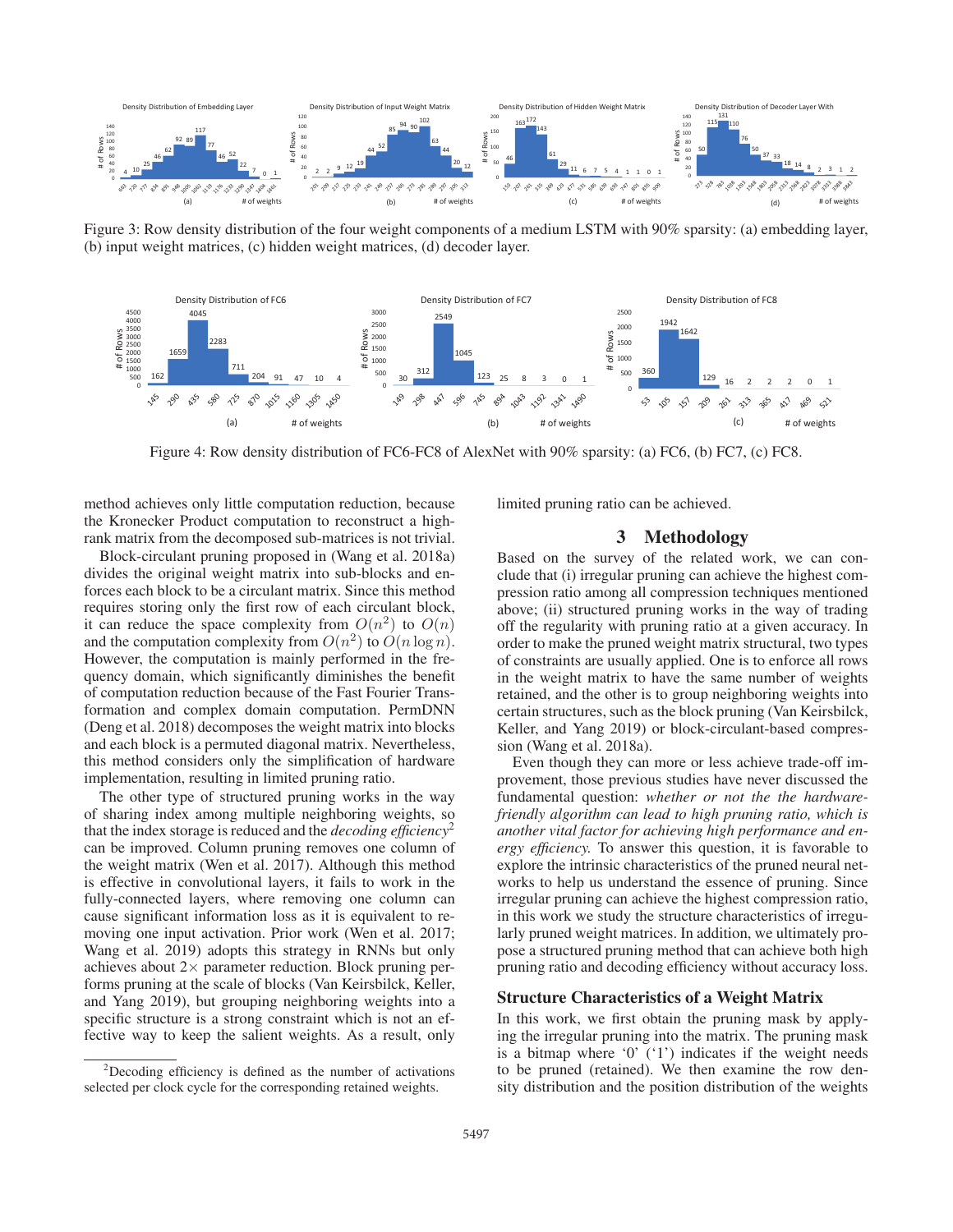

Figure 5: Sensitivity study of sparse and dense rows. The dense rows are more sensitive to further pruning as the solid curves are always above the dashed curves.

within each row. For the study, two models are selected and each is the representative of a specific domain. The first model is a medium size LSTM for language modeling (Zaremba, Sutskever, and Vinyals 2014), which has the architecture of (embedding: 10k×650)–(LSTM: 650)– (LSTM: 650)–(decoder:  $650 \times 10$ k). The second model is AlexNet for image classifications (Krizhevsky, Sutskever, and Hinton 2012b), and all of its fully-connected layers (i.e., FC6-FC8) are studied.

Figure 3 and 4 plots the row density distribution of the LSTM model and AlexNet (FC6-FC8 only), respectively. Both neural networks have been pruned irregularly to reach 90% sparsity. From the two figures, we can find that the row density distributions vary significantly not only across different neural networks, but also across different layers within the same network, and even across different rows within the same layer. For example, the densest rows can have up to  $14\times$  more weights than the sparsest rows.

Nowadays, enforcing all rows in a layer to have the same density is widely adopted to assure the regularity. Nevertheless, due to our observation on the wide variation in the row density distribution, we question this as a reasonable strategy. Therefore, we further investigate the sensitivity of a row for further pruning. We have done the experiments by firstly performing irregular pruning with an overall 70% pruning ratio to obtain the pruning mask. The density of each row is then calculated (i.e., counting 1s in the mask) and sorted. We evenly divide the sorted rows into two segments, the first half is denoted as *sparse rows* and the second half as *dense rows*. Then, we anchor the pruning ratio of the dense rows and increase the pruning ratio of the sparse rows. The model is then retrained to recover the perplexity<sup>3</sup>. As a comparison, we also anchor the pruning ratio of the sparse rows while increasing the ratio of the dense rows. Please refer to Section 4 for the detail of experiment setup.

Figure 5 illustrates the sensitivity of the sparse and dense rows to pruning ratio, respectively. The dashed curves show the results when sweeping pruning ratio in the dense rows. The solid curves show the results when sweeping pruning ratio in the sparse rows. The validation and test perplexities are plot separately. As shown, the dense rows are more sensitive to further pruning than the sparse rows, as the solid

Table 1: The portion of blocks that contain different number of weights. Block size is ten.

| Layer             | # of weights<br>$= 0$ | # of weights<br>$=1$ | # of weights<br>>1 |
|-------------------|-----------------------|----------------------|--------------------|
| Embedding         | 34.86%                | 38.79%               | 26.35%             |
| LSTM1             | 34.85%                | 38.75%               | 26.40%             |
| LSTM <sub>2</sub> | 34.94%                | 38.63%               | 26.43%             |
| Decoder           | 34.95%                | $38.66\%$            | 26.39%             |

curves are always above the dashed curves. Generally, the sparse rows are resilient to further pruning. Thanks to the regularization effect, the model performance can be even improved with moderate pruning ratio (e.g., 70%-90%). However, as the pruning ratio goes high enough (e.g.,  $>95\%$ ), many rows are pruned entirely, which leads to a sharp performance degradation.

In addition to the distribution of row density, we also conduct the characterization study on weight positions. In the study, we first extract the pruning mask by performing irregular pruning with 90% pruning ratio on the medium size LSTM. Note that only the pruning mask is generated at this step, while the matrix is not really pruned. According to the pruning mask, we then measure the relative distance between two adjacent non-zero weights in the same row. We figure out that the average relative distance in all layers is ten, which corresponds to the sparsity (i.e., one out of ten weights is retained for 90% pruning ratio). As summarized in Table 1, when we divide each row into blocks whose sizes are ten, about 26% blocks across all layers have more than one non-zero weights, around 39% blocks have exactly one non-zero weight, and the remaining 35% blocks are empty.

To determine if those empty blocks contain only in-salient weights, we define a new metric *relative difference* to quantify the significance of weights in the empty blocks. Firstly, we pick the largest weight in each empty block and calculate the arithmetic mean of their absolute values as  $W_{empty}$ . We then turn to the blocks that have more than one weights and pick all retained weights but the largest one (all-butlargest, or abl for short) to calculate their mean value as  $W_{abl}$ . Finally, we compare the two mean values and denote the value  $\frac{|\vec{W}_{abl} - \vec{W}_{empty}|}{|\vec{W}_{abl}|}$  as their relative difference. In this way, a large relative difference indicates that empty blocks only have in-salient weights while a small difference implies that empty blocks also have salient weights, even though they may be slightly less important than the retained weights selected by irregular pruning.

In our experiment, the relative difference is about 27.6% for both embedding and decoder layers, and 12.3% for the LSTM layers. As the relative difference is small, it reveals that these empty blocks also have salient weights. This finding inspires us to reform the weight selection strategy by devising the new *block-max weight masking (BMWM)* method. In contrast to the irregular pruning, BMWM simply picks the largest weight in magnitude from each block. Specifically, BMWM consists of three steps: (1) It first divides a row into equally sized blocks. For instance, given a row that has 1000 elements and the block size is 10, the row should

<sup>&</sup>lt;sup>3</sup>Perplexity is the metric to evaluate a language model and it is the lower the better.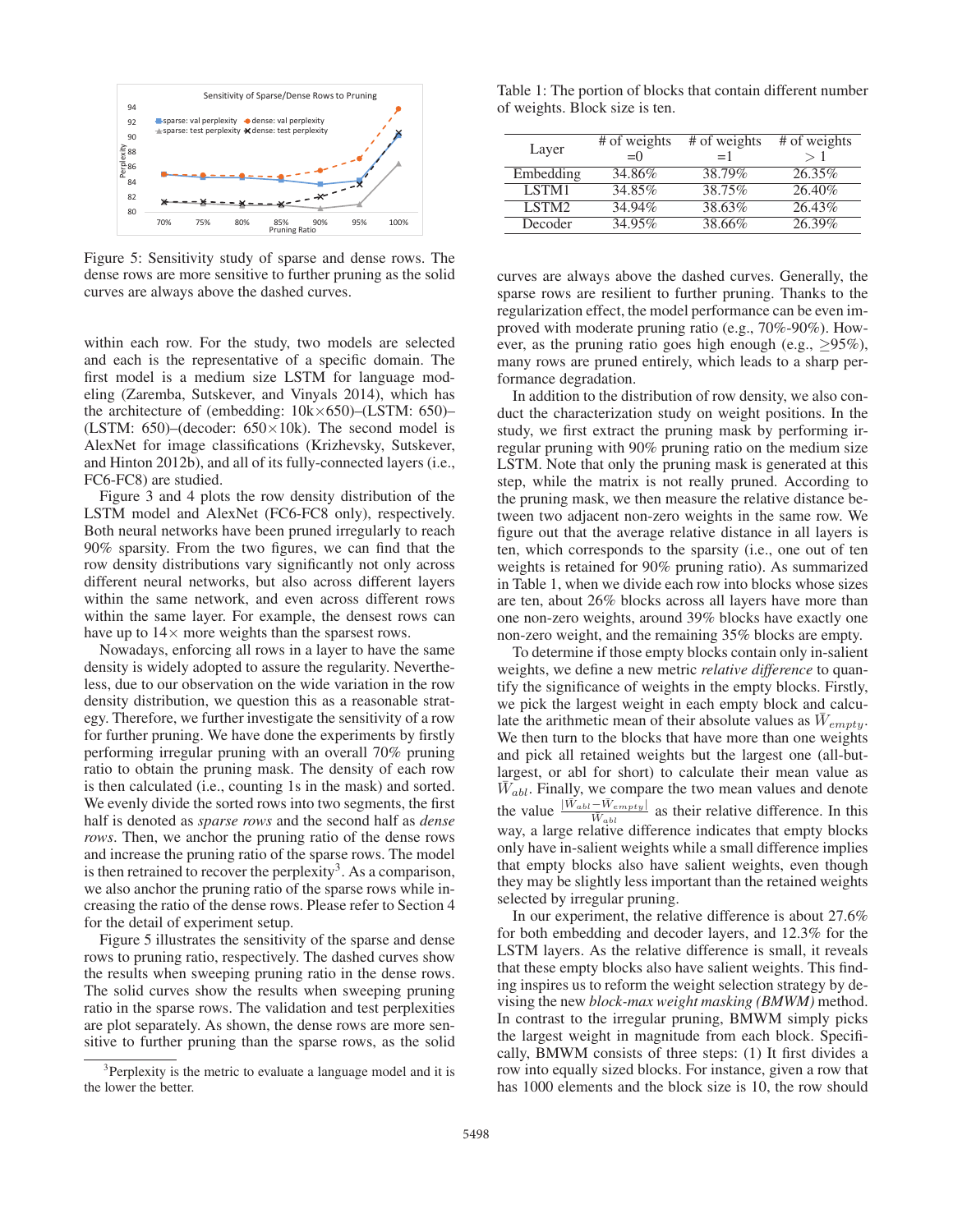

Figure 6: The generation of a DARB pruning mask. Irregular pruning mask is used as the starting point.

Table 2: The Comparison of Relative Difference of Retained Weights between BMWM and Block Pruning

| Layer             | <b>BMWM</b><br>to Irregular Pruning | Block Pruning $4 \times 4$<br>to Irregular Pruning |
|-------------------|-------------------------------------|----------------------------------------------------|
| Embedding         | 8.8%                                | $45.3\%$                                           |
| LSTM1             | 4.3%                                | $31.1\%$                                           |
| LSTM <sub>2</sub> | $4.3\%$                             | $31.1\%$                                           |
| Decoder           | 8.9%                                | $45.2\%$                                           |

have  $1000/10=100$  blocks. (2) Within each block, it retains the largest weight in magnitude. (3) It repeats (1) and (2) for each row of the weight matrix.

To demonstrate the effectiveness of BMWM, we compare the salience of the retained weights after BMWM with that after irregular pruning. Specifically, the mean value of the magnitude of the retained weights after BMWM is calculated as  $\bar{W}_{b m w m}$ , and that after irregular pruning is  $\bar{W}_{irr}$ , their relative difference is calculated as  $\frac{|\vec{W}_{irr} - \vec{W}_{bmwm}|}{\vec{W}_{irr}}$ . As shown in Table 2, the relative difference for the embedding layer and decoder layer is reduced to 8.8%, and that for the LSTM layers drops to 4.3%. In other words, BMWM can effectively sustain the salience of the weight matrix, similar to irregular pruning. On the other hand, we also evaluate the salience of the retained weights selected by the state-of-theart block pruning method with  $4\times4$  block size. The relative difference between block pruning and irregular pruning is 45% in the embedding and decoders layer, and that in the LSTM layers is 31%, which is much larger than BMWM. Therefore, we are confident that BMWM is simple yet effective in selecting the salient weights.

#### Density-Adaptive Regular-Block Pruning

As discussed above, maintaining the variety of row density helps sustain accuracy. Therefore, it is desirable to consider this characteristic when designing a structured pruning method. However, maintaining this variety incurs difficulty in storing the retained weights in a compact and regular manner. In addition, even though BMWM is effective to select salient weights, the block size can be hardware unfriendly. To fully exploit the discovered characteristics of neural networks, we propose a density-adaptive regular-block (DARB) pruning method.



Figure 7: Decoding efficiency for (a) block pruning, (b) DARB pruning.

As illustrated in Figure 6, DARB first needs to obtain the pruning mask generated in irregular pruning. Note that this step is to calculate the row density, rather than perform real pruning. Like BMWM, DARB then divides each row into blocks and keeps only the weight that has the largest magnitude in each block. Distinct from BMWM, DARB allows different rows to adopt different block sizes so that the irregularity of row density can be maintained to some extent. To make it hardware friendly, DARB intentionally constrains the block size to be in power of two, such as 2, 4, ..., etc.

To obey the constraint on block size, the row density sometimes needs to be adjusted. Given that dense rows are more sensitive to further pruning, maintaining the density of dense rows helps sustain the model accuracy better. Also, we need to avoid the density from being rounded in the same direction that can change the pruning ratio significantly. Therefore, when the density of a row is greater (less) than the matrix density, it is rounded up (down). For instance, suppose the matrix density after irregular pruning is 21.88%, if the density of a row is 37.5%, it is rounded up to 50% so that the block size is two  $(=1/0.5)$ . On the other hand, if the density of a row is 18.75%, it needs to be rounded down to 12.5% and the resulting block size is eight (=1/0.125).

In this way, DARB can achieve excellent trade-off between regularity and pruning ratio with the following benefits. Firstly, the block size is hardware friendly to facilitate index decoding. As illustrated in Figure 7(a), the conventional CSR encoded indices need a big multiplexer to accomplish the indexing, which makes the entire decoding process quite slow since it can only be done in sequence. Even though block pruning can share the index among multiple weights, it is still hard to significantly improve the decoding performance since the block size is substantially limited by the consideration of accuracy. In contrast, thanks to the small equally-sized blocks, DARB supports highly efficient decoding by leveraging multiple small multiplexers in parallel, as shown in Figure 7(b). Suppose the row size is 1,024, and the block size is four, DARB can simply select 256 activations in parallel with similar area cost.

Secondly, the constraint on the block size enforces the row density to be clustered into different groups, and the density ratio between two groups is still in the power of two. Figure 6 explains the motivation. In the figure, the density of row 0 and 1 is 25% and 50%, respectively. Therefore, the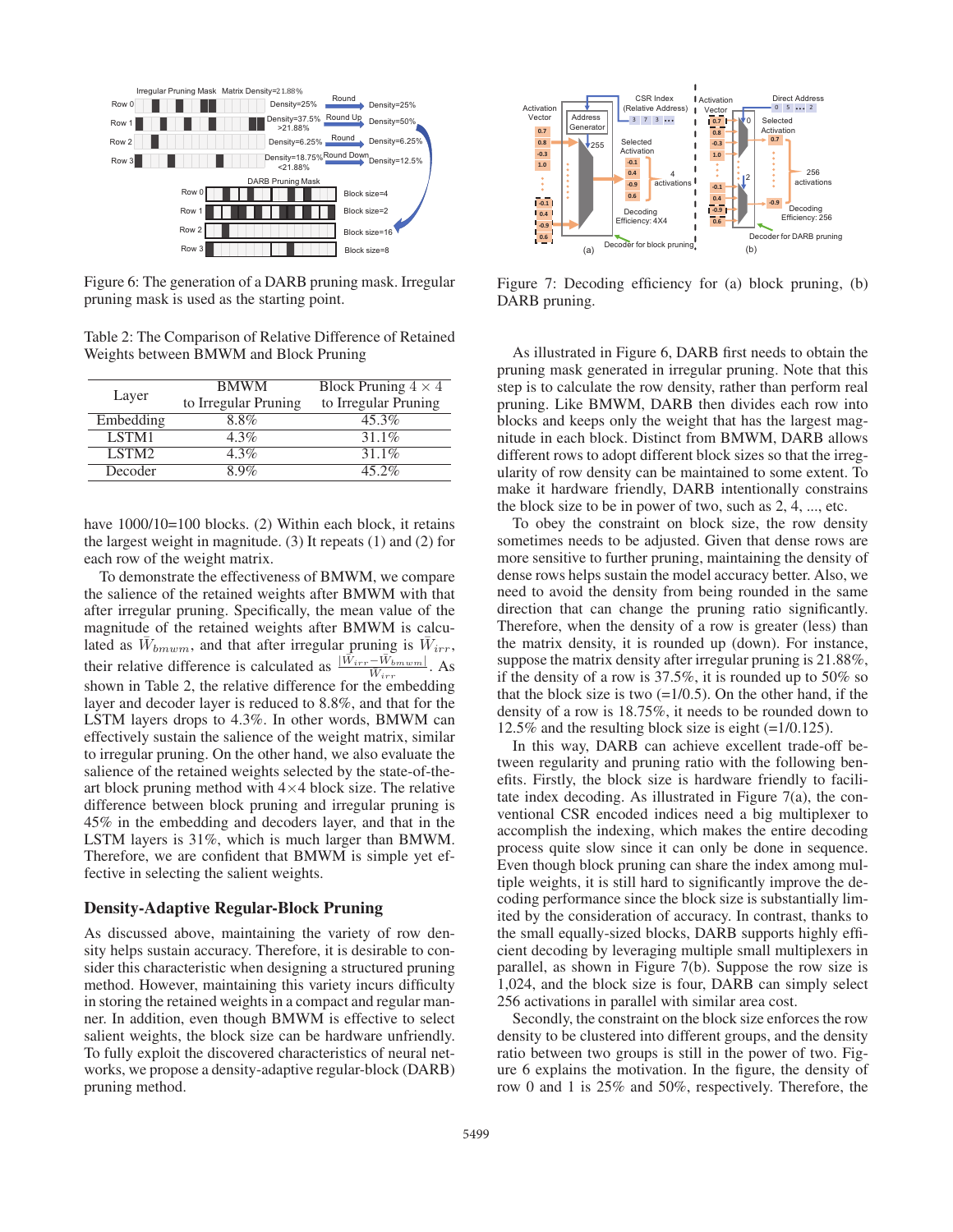| Method        | Perplexity     | Para. No. | Pruning<br>Ratio |
|---------------|----------------|-----------|------------------|
| baseline      | (82.20, 78.40) | 66.00M    | $1.00\times$     |
| Irregular     | (82.20, 78.40) | 3.00M     | $20.00\times$    |
| <b>ISS</b>    | (82.59, 78.65) | 21.80M    | $3.03\times$     |
| <b>BBS</b>    | $(-, 79.20)$   |           | $4.00\times$     |
| DARB-1 (ours) | (82.15, 78.51) | 5.02M     | $13.14\times$    |
| DARB-2 (ours) | (82.65, 79.17) | 4.26M     | $15.48\times$    |

Table 3: Pruning Results and Comparison on Large Size LSTM for PTB

density of row 1 is  $2<sup>1</sup>$  times of row 0. Such regularity among row densities eventually facilitates the weights storing.

## 4 Evaluation

To evaluate the efficacy of DARB pruning, we test it on five neural networks. The pruning ratio and the accuracy of the pruned models are compared with the state-of-the-art work, including both irregular pruning and structured pruning methods. In addition, the efficiency of index decoding is evaluated by counting the number of activations that can be selected per clock cycle in an exemplary hardware implementation. In this work, we adopt the ADMM-NN pruning framework (Ren et al. 2019), which has achieved the stateof-the-art irregular pruning ratio. The ADMM-based pruning framework decomposes the pruning problem into two subproblems, one is to find a good pruning mask, and the other is to train the model via this mask. By iteratively solving these two subproblems, the target pruning ratio can be achieved.

#### Algorithm Evaluation

Language Modeling. For this task, a large size two-layer LSTM (Zaremba, Sutskever, and Vinyals 2014) is built to perform the word-level prediction for Penn Tree Bank (PTB) dataset (Marcus, Marcinkiewicz, and Santorini 1993), whose vocabulary size is 10k words. The training data, validation data, and test data of PTB dataset has 929k, 73k, and 82k words, respectively. The architecture of the model is (embedding: 10k×1500)–(LSTM: 1500)–(LSTM: 1500)– (decoder:  $1500 \times 10$ k). The model is trained with 20 batches and 35 unrolling steps, which has the same configurations as the prior arts (Zaremba, Sutskever, and Vinyals 2014; Wen et al. 2017). The dropout configuration for DARB is  $(0.35, 0.75)$  in the ADMM regularization step and  $(0.35, 0.7)$ in the retrain step, where the former in the parentheses is the dropout for LSTM layers, and the latter is for other layers. For the sake of fair comparison, two pruning ratios are applied separately to make sure that each achieves the similar perplexity to its counterpart.

Table 3 shows the comparison between DARB and the state-of-the-art pruning methods on the LSTM model. The first number in the perplexity tuple is the validation perplexity, and the second is the test perplexity. Compared with ISS (Wen et al. 2017) , which has similar perplexity with DARB-1, DARB-1 achieves  $13.14\times$  pruning ratio and outperforms ISS by 4.34×. In addition, DARB-2 can achieve

Table 4: Pruning Results ad Comparison on LSTMP for TIMIT

| Method        | <b>PER</b><br>Degradation                | Para. No. | Pruning<br>Ratio        |
|---------------|------------------------------------------|-----------|-------------------------|
| baseline      | $20.70\% \rightarrow 20.70\%$            | 3.25M     | $1.0\times$             |
| Irregular     | $20.70\% \rightarrow 20.90\%$            | 0.16M     | $20.0\times$            |
| <b>C-LSTM</b> | $24.15\% \rightarrow 24.57\%$            | 0.41M     | $8.0\times$             |
| <b>C-LSTM</b> | $24.15\% \rightarrow 25.48\%$            | 0.20M     | $\overline{16.0\times}$ |
| <b>BBS</b>    | $23.50\% \rightarrow 23.75\%$            | 0.41M     | $8.0\times$             |
| DARB-a (ours) | $\sqrt{20.70\%} \rightarrow 20.80\%$     | 0.41M     | $8.0\times$             |
| DARB-b (ours) | $20.70\% \rightarrow 20.90\%$            | 0.20M     | $16.0\times$            |
| DARB-c (ours) | $\overline{20.70\%} \rightarrow 21.00\%$ | 0.16M     | $\overline{20.0\times}$ |

Table 5: Pruning Results and Comparison on GRU for TIMIT

| Method               | <b>PER</b> | Para. No. | <b>Pruning Ratio</b> |
|----------------------|------------|-----------|----------------------|
| baseline             | 18.8%      | 12.7M     | $1.0\times$          |
| Irregular            | 19.0%      | 0.40M     | $32.0\times$         |
| Block-circulant-1    | 19.4%      | 1.59M     | $8.0\times$          |
| Block-circulant-2    | $20.1\%$   | 0.79M     | $16.0\times$         |
| <b>DARB-A</b> (ours) | 18.8%      | 1.59M     | $8.0\times$          |
| <b>DARB-B</b> (ours) | 19.1%      | 0.40M     | $32.0\times$         |

 $15.48\times$  pruning ratio, which is  $3.78\times$  higher than BBS (Cao et al. 2019). Note that ISS can only prune the LSTM and decoder layers but leave the embedding layer untouched due to the high sensitivity to accuracy loss<sup>4</sup>. Instead, DARB can prune all four layers of the model by  $13.14\times$  and meanwhile sustain the model accuracy. Despite the  $20\times$  pruning ratio, the extremely low decoding efficiency makes irregular pruning inapplicable in real applications. We will discuss the decoding efficiency at the end of this section.

Speech Recognition. This task is evaluated with TIMIT (Garofolo et al. 1990), which is an acoustic-phonetic speech corpus. It contains broadband recordings from 630 speakers, and each speaker reads ten phonetically rich sentences in eight major dialects of American English. We build two models for the task. The first model is a projected LSTM (LSTMP) (Zia and Zahid 2019), which has two LSTM layers with 1,024 hidden units and a projection layer with 512 hidden units. The second model is a two-layer gated recurrent unit (GRU) with 1,024 hidden units in each layer. For this task, the evaluation metric is phone error rate (PER), which is the smaller the better.

Table 4 shows the comparison results. Note that DARB has three variants with different pruning ratios. For this model, we prune only one layer of LSTMP, same as the previous work. In addition, since those prior studies have different baselines, we present PER degradation after pruning. When pruning ratio is  $8\times$ , the best prior work is BBS, which has 0.25% PER degradation. DARB-a instead has only 0.1% degradation. Comparing to C-LSTM (Wang et al. 2018a) that achieves  $16\times$  pruning ratio with 1.32% PER degradation, DARB-b can achieve the same pruning

<sup>&</sup>lt;sup>4</sup>It is unclear if BBS can prune the entire network.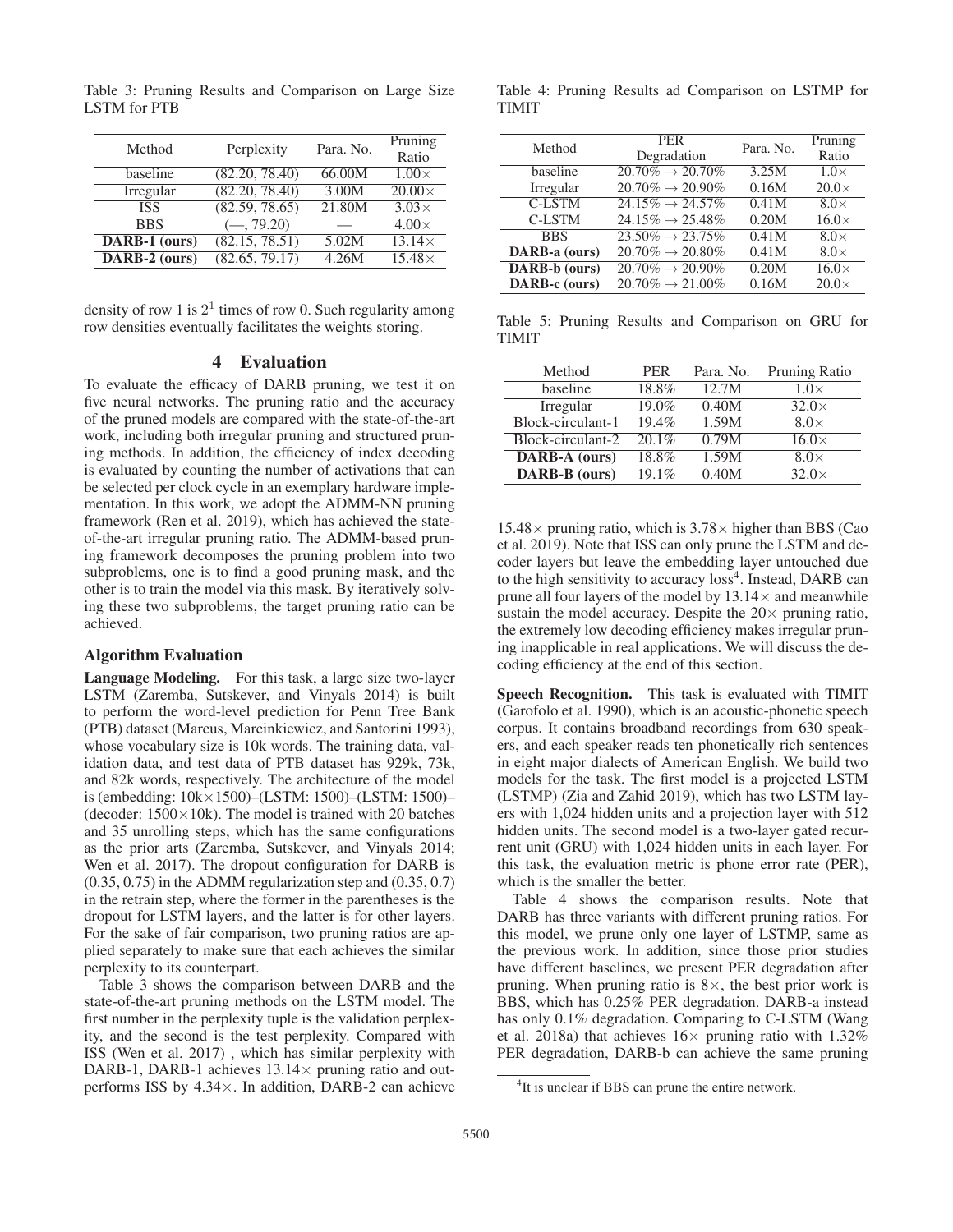| Method                                 | Top-5 Acc. | Para. No. | Pruning Ratio |
|----------------------------------------|------------|-----------|---------------|
| AlexNet                                | 80.2%      | 58.6M     | $1.0\times$   |
| PermDNN on<br>AlexNet                  | 80.0%      | 6.5M      | $9.0\times$   |
| AlexNet-BN                             | $83.4\%$   | 58.60M    | $1.0\times$   |
| Irregular                              | $83.4\%$   | 2.44M     | $24.0\times$  |
| <b>DARB-I</b> on<br><b>AlexNet-BN</b>  | 83.4%      | 2.75M     | $21.3\times$  |
| <b>DARB-II</b> on<br><b>AlexNet-BN</b> | 83.2%      | 2.34M     | $25.0\times$  |

Table 6: Pruning Results and Comparison on FC6,FC7,FC8 of AlexNet for ImageNet

ratio with only 0.2% degradation. When the pruning ratio increases to 20×, DARB has only 0.3% PER degradation, which is 0.1% worse than irregular pruning. As a result, the performance of DARB is close to irregular pruning.

Table 5 shows the pruning results on the GRU model, and DARB is compared with the block-circulant algorithm. The Block-circulant algorithm sees 0.6% and 1.3% PER degradation with  $8\times$  and  $16\times$  pruning ratio, respectively. In contrast, DARB-A ( $8 \times$  pruning ratio) has no degradation and DARB-B (32 $\times$  pruning ratio) has only 0.3% degradation. Furthermore, DARB-B even beats the block-circulant algorithm with  $8\times$  pruning ratio. Again, DARB achieves similar PER performance as irregular pruning.

Image Classification. To evaluate the feasibility of DARB on non-NLP models, we train an AlexNet (Krizhevsky, Sutskever, and Hinton 2012b) with ImageNet (Deng et al. 2009). Table 6 gives the comparison between DARB and PermDNN (Deng et al. 2018) when pruning FC6-FC8 of AlexNet. Note that the baseline of PermDNN is the vanilla AlexNet, while ours is AlexNet-BN that is trained with batch-normalization. Although the baselines are different, the original AlexNet-BN has higher accuracy, which is intuitively more difficult to prune. To assure fair comparison, we focus on the relative accuracy loss. As shown, DARB-I achieves  $21.3\times$  pruning ratio with no accuracy loss, which is remarkable because it is close to irregular pruning  $(24\times)$ , while PermDNN has  $0.2\%$  accuracy loss with  $9\times$  pruning ratio. If the same accuracy loss is allowed, DARB-II is able to achieve  $25 \times$  pruning.

Also, we evaluate DARB in the convolutional layers of VGG-16 (Simonyan and Zisserman 2014) on CIFAR-10 (Krizhevsky, Hinton, and others 2009). It achieves 18.7<sup>×</sup> pruning ratio with only 0.6% accuracy degradation. The result suggests that DARB is promising for CNNs. We will optimize DARB for state-of-the-art CNNs as our future work.

#### Demonstration of Efficient Index Decoding

To demonstrate the index decoding efficiency of DARB, we define the decoding efficiency as the number of activations that can be selected from an activation vector per clock cycle. Block pruning is used as our baseline. The size of the activation vector in the aforementioned LSTM model is 1500. We implement six decoders in RTL to concurrently support the block size of 2, 4, ..., and 64. They are synthesized in

Table 7: Decoding Efficiency and Pruning Ratio Comparison

| Metric                                     | <b>DARB</b>   | $Block-4\times4$ | Block- $8\times8$ |
|--------------------------------------------|---------------|------------------|-------------------|
| Area $(\mu m^2)$                           | 58928         | 58928            | 58928             |
| Decoder No.                                |               | 6.41             | 6.45              |
| Decoding Efficiency<br>(activations/cycle) | 1478          | 103              | 413               |
| Pruning Ratio                              | $13.14\times$ | $7.48\times$     | $5.37\times$      |

CMOS 40nm process to measure the hardware area. We also design and synthesize the decoders for the baseline to support two types of block pruning. As shown in Table 7, given the same hardware area, we can equivalently deploy 6.41 and 6.45 decoders for the block-pruning design whose block size is  $4\times4$  and  $8\times8$ , respectively. From the table, we can find that the decoding efficiency of DARB outperforms the other two designs by up to  $14.3\times$ . Moreover, once no perplexity degradation is allowed, DARB can achieve 1.76× and  $2.45\times$  higher pruning ratio than the other two designs. It is worth noting that the decoding efficiency of irregular pruning is only 7 with the same footprint. Such low decoding efficiency explains why it is rarely adopted in reality.

Regarding the index storage overhead, block pruning only has minor advantage over DARB. In general, block pruning has significantly lower pruning ratio than DARB, which indicates that its overall storage is still dominated by the weight itself. For instance, the original model has 66 million weights. After block pruning, 12.29 million weights (v.s. DARB's  $5.02$  million) are retained so that  $0.2(=12.29/64)$ million indices are required. Assuming weights are quantized into INT8, it needs at least 12.29MB to store weights. Therefore, even if it only needs <0.1MB for relative CSR index, the overall storage saving is minor. On the other hand, DARB needs  $5.02(=66/13.14)$  million indices. It seems huge at the first glance. However, the weight index in DARB just indicates its position within the block. As the block size is a power of two, a block whose size is m only requires  $\log_2 m$ bits for indexing. Therefore, the average bit width of each index is less than four, and the total index storage overhead of DARB is less than 0.63MB, which is slightly larger than block pruning but still minimal.

## 5 Conclusion

In this work, we study the intrinsic characteristics of irregularly pruned weight matrices, including the row density distribution, the sensitivity of different rows to further pruning, and the positional characteristic of weights within each row. Motivated by our observations, we propose a blockmax weight masking method that is superior to previous work in selecting salient weights. Then we devise a densityadaptive regular-block pruning method that can simultaneously achieve high pruning ratio and decoding efficiency, with almost no accuracy loss. Experimental results show that DARB outperforms the state-of-the-art prior in terms of pruning ratio by 2.8 $\times$  to 4.3 $\times$ . And it achieves up to 14.3 $\times$ decoding efficiency over the block pruning.

On the other hand, inspired by prior work (Liu et al. 2018; Frankle and Carbin 2019), we believe that mining more